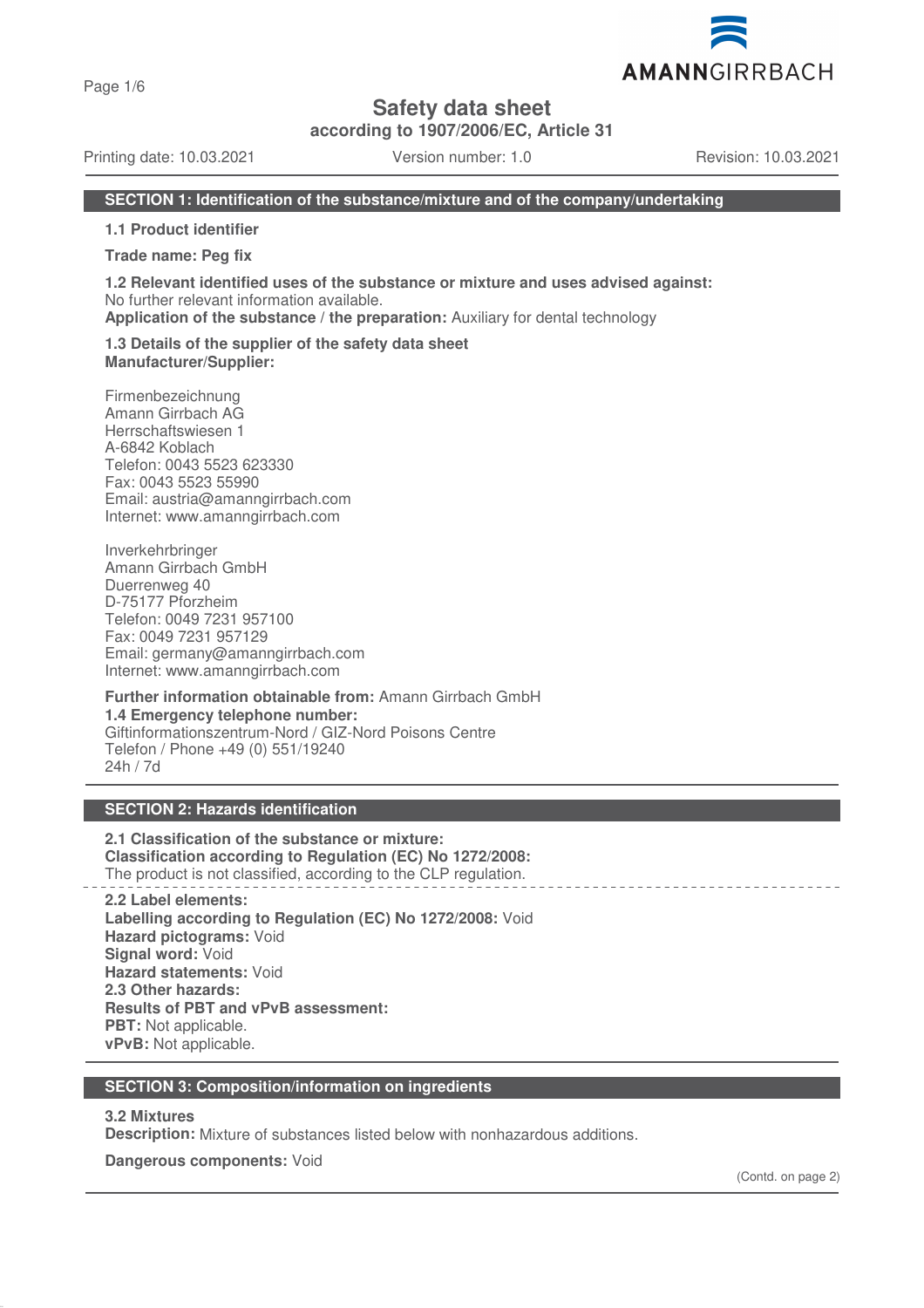

**Safety data sheet**

**according to 1907/2006/EC, Article 31**

Printing date: 10.03.2021 Version number: 1.0 Revision: 10.03.2021

**Trade name: Peg fix**

Page 2/6

(Contd. of page 1)

**Additional information:** For the wording of the listed hazard phrases refer to section 16.

# **SECTION 4: First aid measures**

**4.1 Description of first aid measures: General information:**

Take affected persons out into the fresh air.

Do not leave affected persons unattended.

**After inhalation:** Supply fresh air; consult doctor in case of complaints.

**After skin contact:** Immediately wash with water and soap and rinse thoroughly.

# **After eye contact:**

Rinse opened eye for several minutes under running water.

Call a doctor immediately.

**After swallowing:** Call a doctor immediately.

**4.2 Most important symptoms and effects, both acute and delayed:**

No further relevant information available.

**4.3 Indication of any immediate medical attention and special treatment needed:**

No further relevant information available.

# **SECTION 5: Firefighting measures**

**5.1 Extinguishing media:**

**Suitable extinguishing agents:**

CO2, powder or water spray. Fight larger fires with water spray or alcohol resistant foam.

**5.2 Special hazards arising from the substance or mixture:** No further relevant information available.

# **5.3 Advice for firefighters:**

**Protective equipment:**

Mouth respiratory protective device.

Do not inhale explosion gases or combustion gases.

# **SECTION 6: Accidental release measures**

**6.1 Personal precautions, protective equipment and emergency procedures:**

Wear protective equipment. Keep unprotected persons away.

Ensure adequate ventilation.

Avoid formation of dust.

Use respiratory protective device against the effects of fumes/dust/aerosol.

**6.2 Environmental precautions:** Do not allow to enter sewers/ surface or ground water.

# **6.3 Methods and material for containment and cleaning up:**

Pick up mechanically.

Ensure adequate ventilation.

Dispose of the material collected according to regulations.

**6.4 Reference to other sections:**

See Section 7 for information on safe handling.

See Section 8 for information on personal protection equipment.

See Section 13 for disposal information.

# **SECTION 7: Handling and storage**

# **7.1 Precautions for safe handling:**

Ensure good ventilation/exhaustion at the workplace.

Prevent formation of dust.

Provide suction extractors if dust is formed.

**Information about fire - and explosion protection:** The product is not flammable.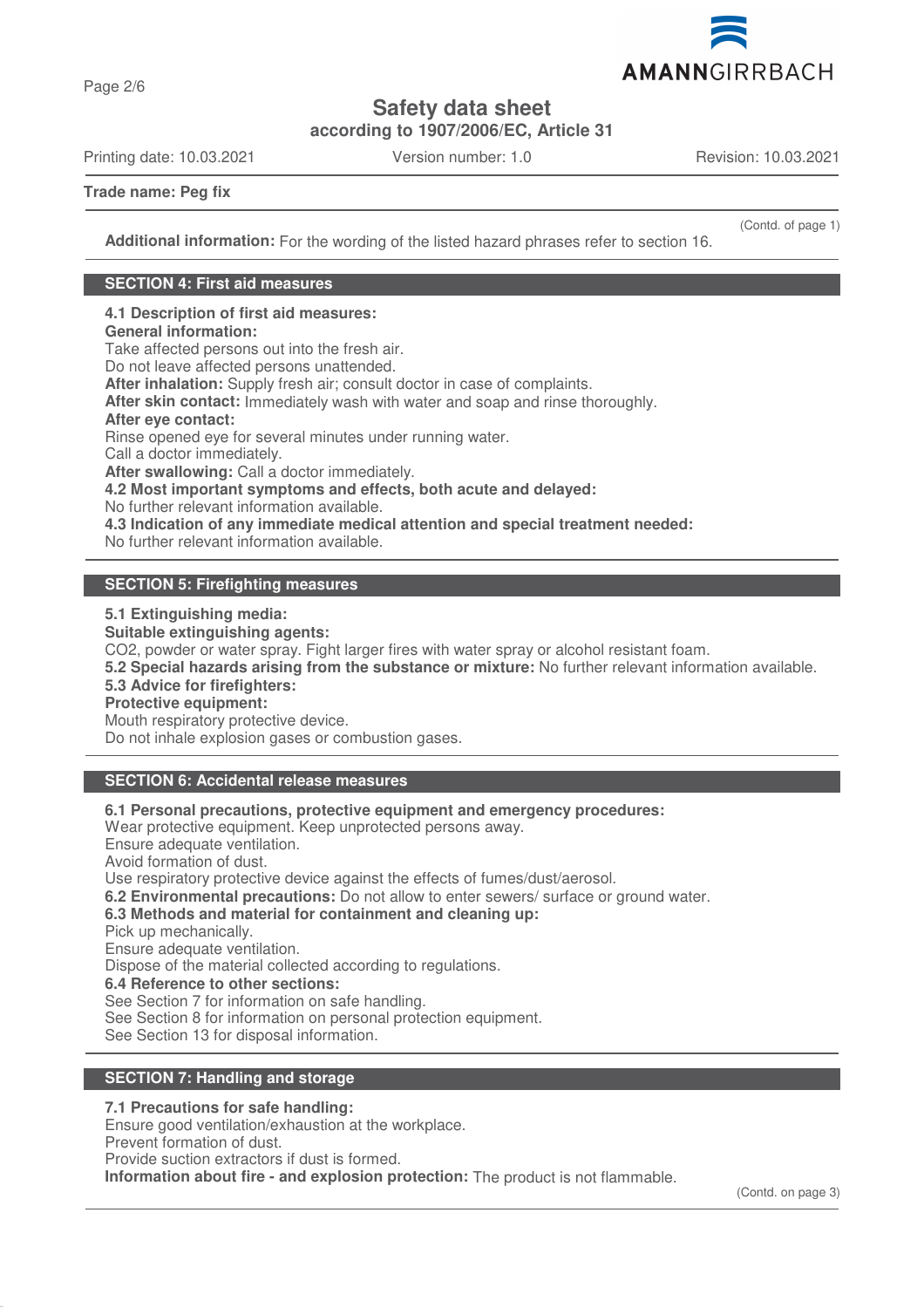

Page 3/6

# **Safety data sheet**

**according to 1907/2006/EC, Article 31**

Printing date: 10.03.2021 Version number: 1.0 Revision: 10.03.2021

**Trade name: Peg fix**

(Contd. of page 2)

**7.2 Conditions for safe storage, including any incompatibilities: Storage:**

**Requirements to be met by storerooms and receptacles:** Store only in the original receptacle. **Information about storage in one common storage facility:** Store away from foodstuffs.

**Further information about storage conditions:** Keep container tightly sealed.

**7.3 Specific end use(s):** No further relevant information available.

# **SECTION 8: Exposure controls/personal protection**

# **8.1 Control parameters:**

**Ingredients with limit values that require monitoring at the workplace:** Not required.

# **8.2 Exposure controls:**

**Appropriate engineering controls** No further data; see item 7.

#### **Individual protection measures, such as personal protective equipment General protective and hygienic measures:**

The usual precautionary measures are to be adhered to when handling chemicals.

Wash hands before breaks and at the end of work.

Keep away from foodstuffs, beverages and feed.

Do not inhale dust / smoke / mist.

Avoid contact with the eyes and skin.

# **Respiratory protection:**

Use suitable respiratory protective device in case of insufficient ventilation.

Filter P2

# **Hand protection** Protective gloves

# **Material of gloves:**

The selection of the suitable gloves does not only depend on the material, but also on further marks of quality and varies from manufacturer to manufacturer.

Nitrile rubber, NBR

Butyl rubber, BR

# **Penetration time of glove material:**

The exact break through time has to be found out by the manufacturer of the protective gloves and has to be observed.

**Eye/face protection** Tightly sealed goggles

# **SECTION 9: Physical and chemical properties**

| 9.1 Information on basic physical and chemical properties: |                              |  |  |
|------------------------------------------------------------|------------------------------|--|--|
| <b>General Information:</b>                                |                              |  |  |
| Colour:                                                    | White                        |  |  |
| Odour:                                                     | Odourless                    |  |  |
| <b>Odour threshold:</b>                                    | Not determined.              |  |  |
| Melting point/freezing point:                              | Undetermined.                |  |  |
| Boiling point or initial boiling point and boiling         |                              |  |  |
| range                                                      | Undetermined.                |  |  |
| <b>Flammability</b>                                        | Not applicable.              |  |  |
| Lower and upper explosion limit                            |                              |  |  |
| Lower:                                                     | Not determined.              |  |  |
| Upper:                                                     | Not determined.              |  |  |
| <b>Flash point:</b>                                        | Not applicable.              |  |  |
| Auto-ignition temperature:                                 | Product is not selfigniting. |  |  |
| <b>Decomposition temperature:</b>                          | Not determined.              |  |  |
| pH                                                         | Not applicable.              |  |  |

(Contd. on page 4)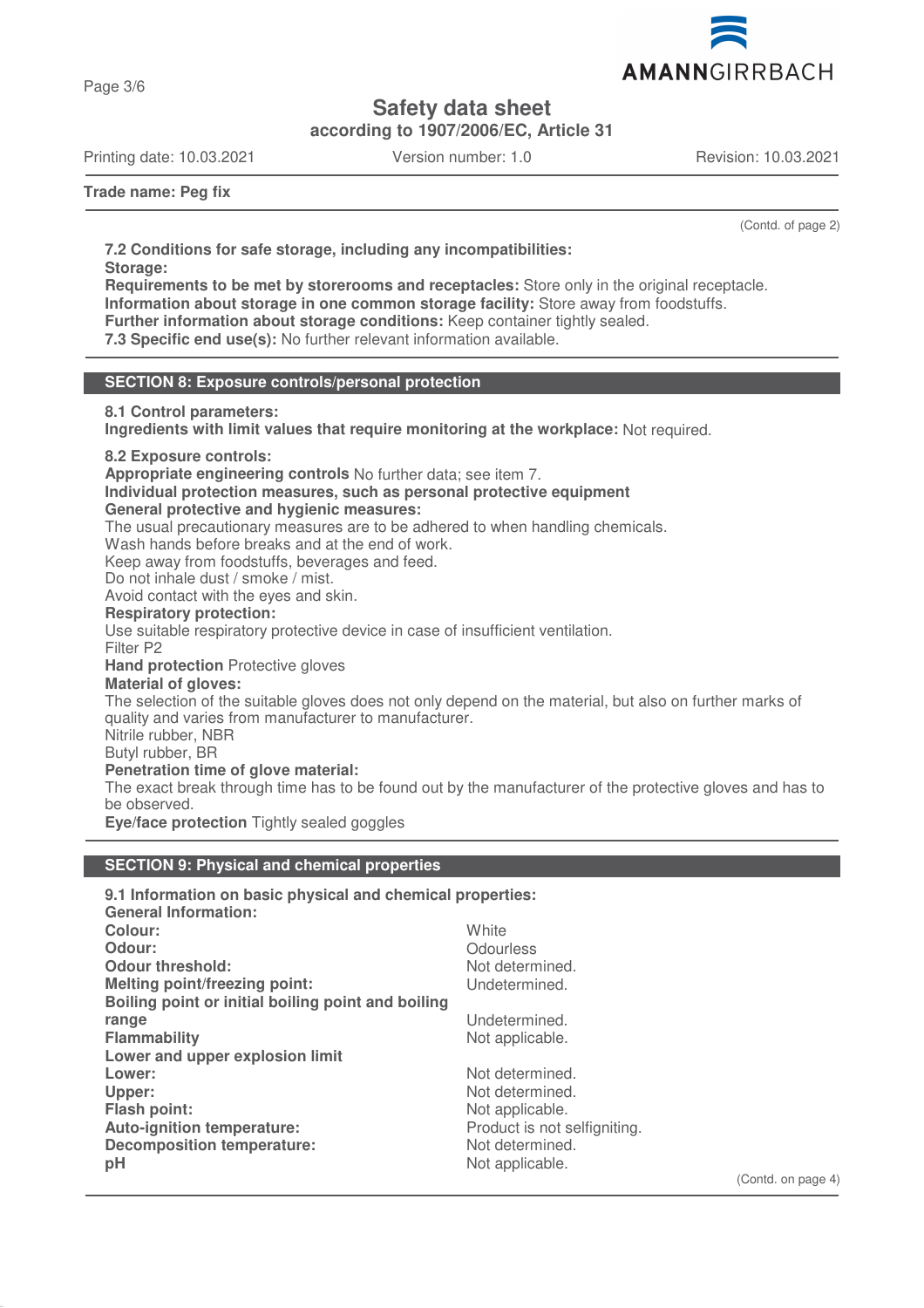Page 4/6

# AMANNGIRRBACH

**Safety data sheet**

**according to 1907/2006/EC, Article 31**

Printing date: 10.03.2021 Version number: 1.0 Revision: 10.03.2021

**Trade name: Peg fix**

|                                                   | (Contd. of page 3)                            |
|---------------------------------------------------|-----------------------------------------------|
| <b>Viscosity:</b>                                 |                                               |
| <b>Kinematic viscosity</b>                        | Not applicable.                               |
| <b>Dynamic:</b>                                   | Not applicable.                               |
| <b>Solubility</b>                                 |                                               |
| water:                                            | Insoluble.                                    |
| Partition coefficient n-octanol/water (log value) | Not determined.                               |
| Vapour pressure:                                  | Not determined.                               |
| Density and/or relative density                   |                                               |
| Density:                                          | Not determined.                               |
| <b>Relative density:</b>                          | Not determined.                               |
| Vapour density:                                   | Not determined.                               |
| 9.2 Other information:                            |                                               |
| Appearance:                                       |                                               |
| Form:                                             | Solid                                         |
| Important information on protection of health     |                                               |
| and environment, and on safety.                   |                                               |
| <b>Explosive properties:</b>                      | Product does not present an explosion hazard. |
| <b>Change in condition:</b>                       |                                               |
| <b>Evaporation rate:</b>                          | Not applicable.                               |
| Information with regard to physical hazard        |                                               |
| classes                                           |                                               |
| <b>Explosives</b>                                 | Void                                          |
| <b>Flammable gases</b>                            | Void                                          |
| <b>Aerosols</b>                                   | Void                                          |
| <b>Oxidising gases</b>                            | Void                                          |
| <b>Gases under pressure</b>                       | Void                                          |
| <b>Flammable liquids</b>                          | Void                                          |
| <b>Flammable solids</b>                           | Void                                          |
| Self-reactive substances and mixtures             | Void                                          |
| <b>Pyrophoric liquids</b>                         | Void                                          |
| <b>Pyrophoric solids</b>                          | Void                                          |
| Self-heating substances and mixtures              | Void                                          |
| Substances and mixtures, which emit flammable     |                                               |
| gases in contact with water                       | Void                                          |
| <b>Oxidising liquids</b>                          | Void                                          |
| <b>Oxidising solids</b>                           | Void                                          |
| <b>Organic peroxides</b>                          | Void                                          |
| <b>Corrosive to metals</b>                        | Void                                          |
| <b>Desensitised explosives</b>                    | Void                                          |

# **SECTION 10: Stability and reactivity**

**10.1 Reactivity:** No further relevant information available.

**10.2 Chemical stability:**

**Thermal decomposition / conditions to be avoided:**

No decomposition if used according to specifications.

**10.3 Possibility of hazardous reactions:** No dangerous reactions known.

**10.4 Conditions to avoid:** No further relevant information available.

**10.5 Incompatible materials:** No further relevant information available.

**10.6 Hazardous decomposition products:** No dangerous decomposition products known.

(Contd. on page 5)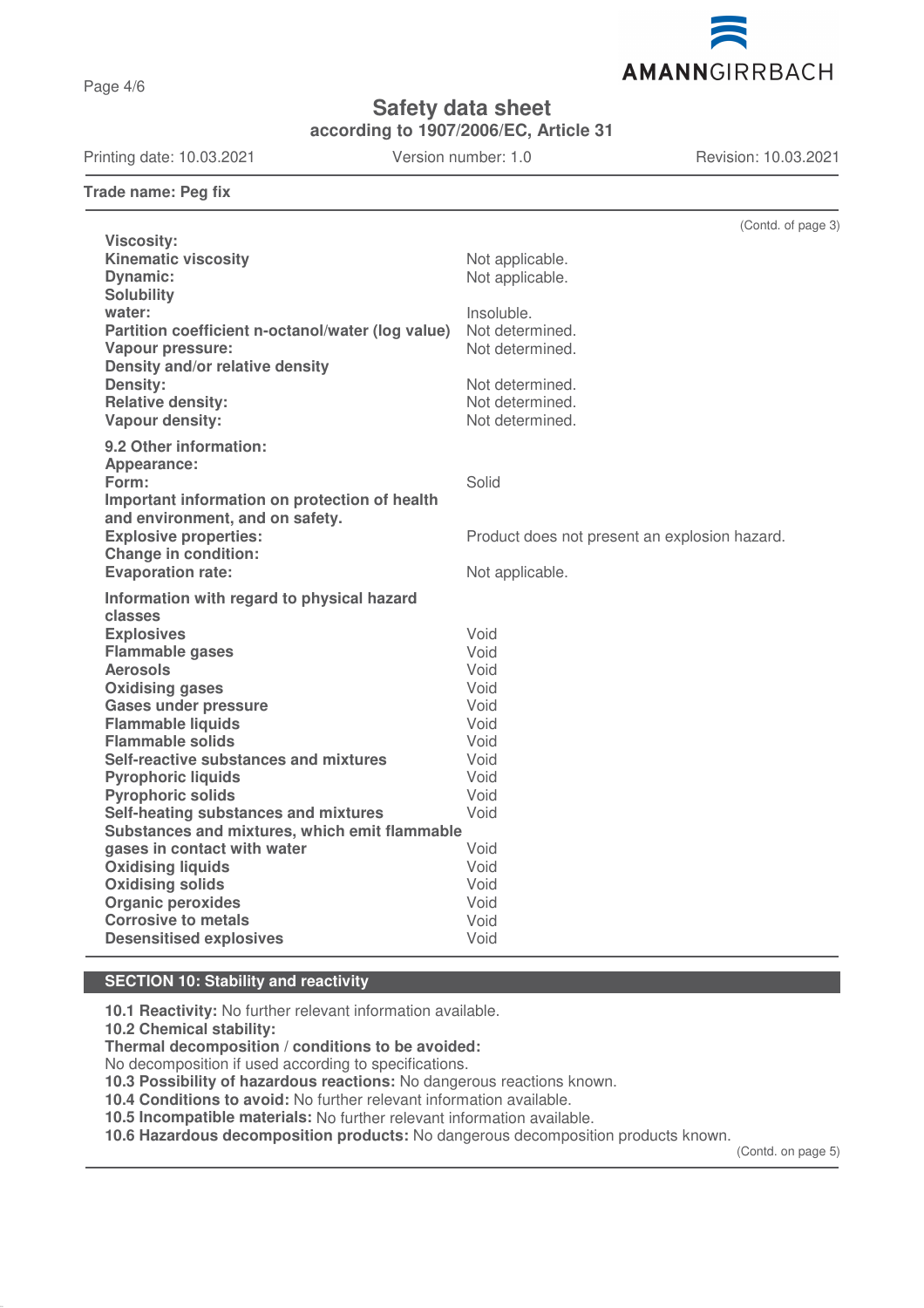

Page 5/6

# **Safety data sheet**

**according to 1907/2006/EC, Article 31**

Printing date: 10.03.2021 Version number: 1.0 Revision: 10.03.2021

**Trade name: Peg fix**

(Contd. of page 4)

# **SECTION 11: Toxicological information**

**11.1 Information on hazard classes as defined in Regulation (EC) No 1272/2008 Acute toxicity** Based on available data, the classification criteria are not met.

**Skin corrosion/irritation** Based on available data, the classification criteria are not met.

**Serious eye damage/irritation** Based on available data, the classification criteria are not met.

**Respiratory or skin sensitisation** Based on available data, the classification criteria are not met.

**Germ cell mutagenicity** Based on available data, the classification criteria are not met.

**Carcinogenicity** Based on available data, the classification criteria are not met.

**Reproductive toxicity** Based on available data, the classification criteria are not met.

**STOT-single exposure** Based on available data, the classification criteria are not met.

**STOT-repeated exposure** Based on available data, the classification criteria are not met.

**Aspiration hazard** Based on available data, the classification criteria are not met.

**11.2 Information on other hazards**

**Endocrine disrupting properties** 

None of the ingredients is listed.

# **SECTION 12: Ecological information**

**12.1 Toxicity:**

**Aquatic toxicity:** No further relevant information available.

**12.2 Persistence and degradability:** No further relevant information available.

**12.3 Bioaccumulative potential:** No further relevant information available.

**12.4 Mobility in soil:** No further relevant information available.

**12.5 Results of PBT and vPvB assessment:**

**PBT:** Not applicable.

**vPvB:** Not applicable.

**12.6 Endocrine disrupting properties**

The product does not contain substances with endocrine disrupting properties.

**12.7 Other adverse effects:** No further relevant information available.

**Additional ecological information:**

**General notes:**

Water hazard class 1 (German Regulation) (Self-assessment): slightly hazardous for water Do not allow undiluted product or large quantities of it to reach ground water, water course or sewage system.

# **SECTION 13: Disposal considerations**

**13.1 Waste treatment methods:**

**European waste catalogue:**

Dispose of contents/container in accordance with local/regional/national/international regulations.

**Uncleaned packaging: Recommendation:** Disposal must be made according to official regulations.

| <b>SECTION 14: Transport information</b>                                                                     |              |                    |
|--------------------------------------------------------------------------------------------------------------|--------------|--------------------|
| 14.1 UN number or ID number<br>ADR, ADN, IMDG, IATA<br>14.2 UN proper shipping name:<br>ADR, ADN, IMDG, IATA | Void<br>Void | (Contd. on page 6) |